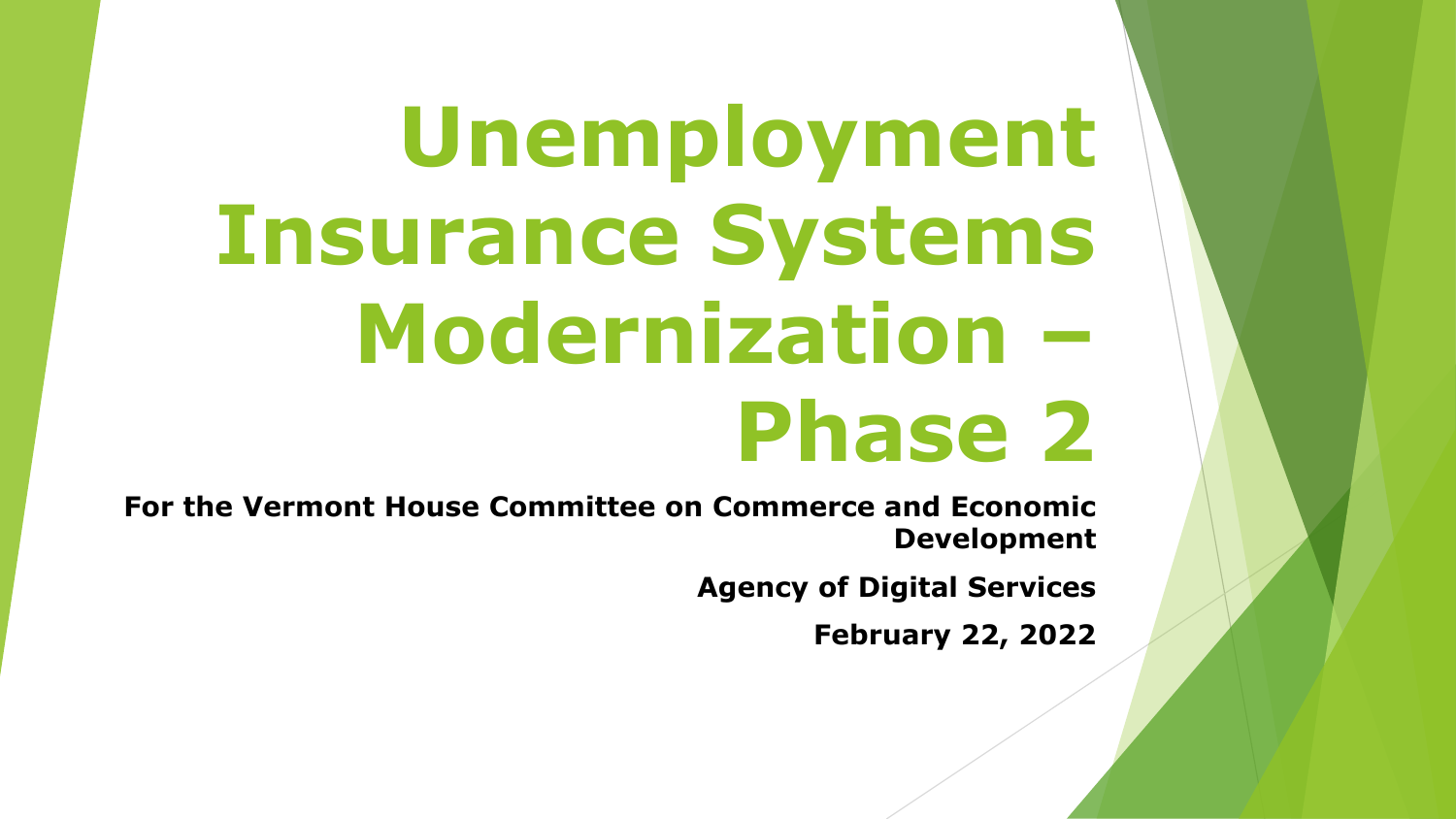#### **UI Modernization Phase 1 Update**

- **\$3.5M for Phase 1 was approved by JITOC on 8/11/2021**
- **We have completed the drafting of the Request for Proposal (RFP) for Phase 1.**
- **The RFP has completed review and final edits are being made.**
- **We are targeting release of the RFP in February.**
- **\$30M for the remaining phases of UI have been included in the Governor's Recommended Budget.**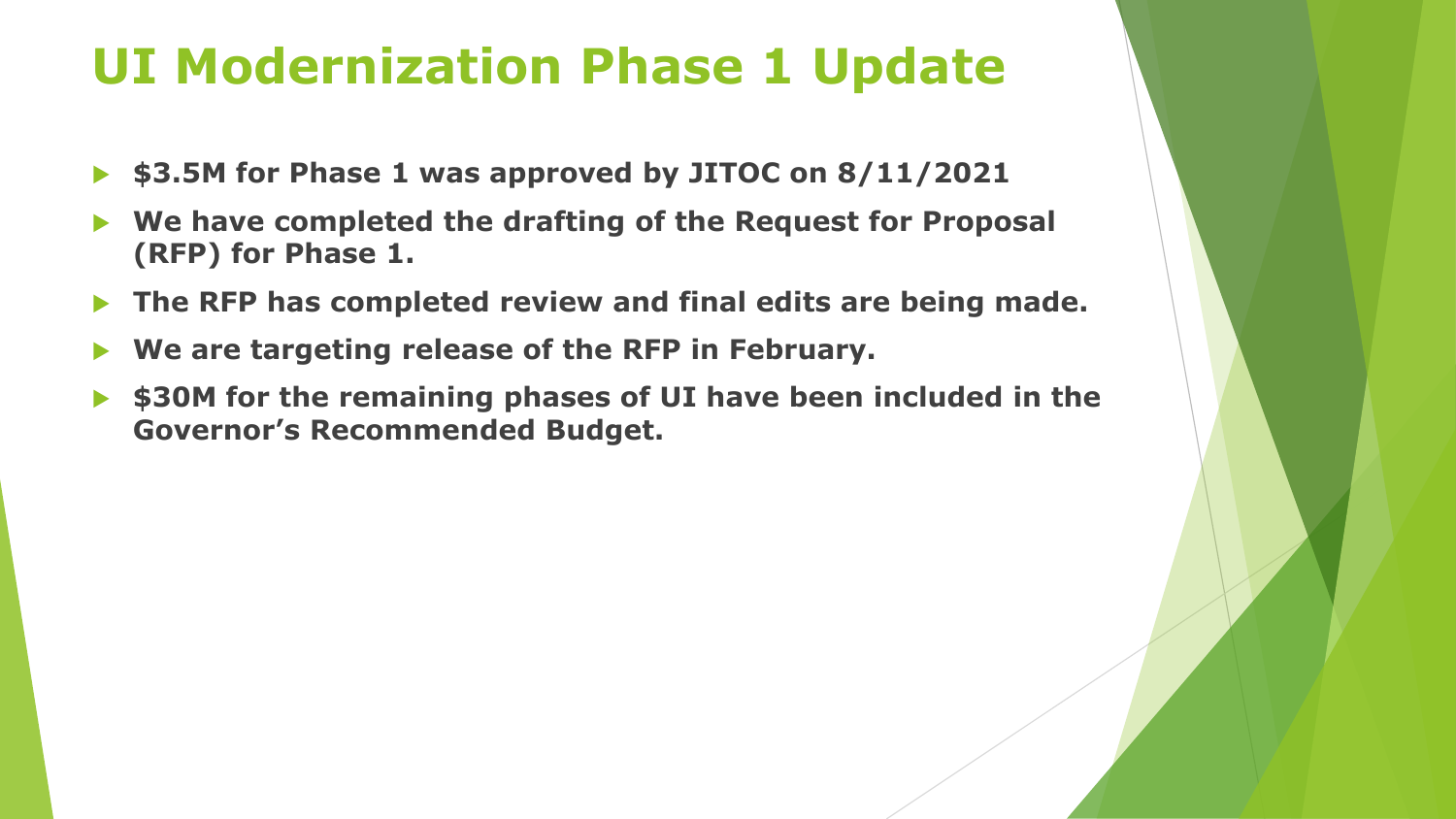### **UI Modernization Phases**

- **Phase One (12 - 18 Months, \$3.5M)**
	- **Identity Verification**
	- **Claimant Portal**
	- **Employer Portal**
	- **Adjudications Management**
- **Phase Two (36 - 48 Months, \$30M)**
	- **Benefits Core**
	- **Tax Core**
	- **Fraud Detection and Prevention**
	- **Electronic Document Management**
	- **Benefit Accuracy Measurement (BAM)**
	- **Program Integrity (PI)**
	- **Employer Auditing**
	- **Adjudications/Appeals**
	- **Reemployment Services (RESEA)**
	- **Federal Reporting**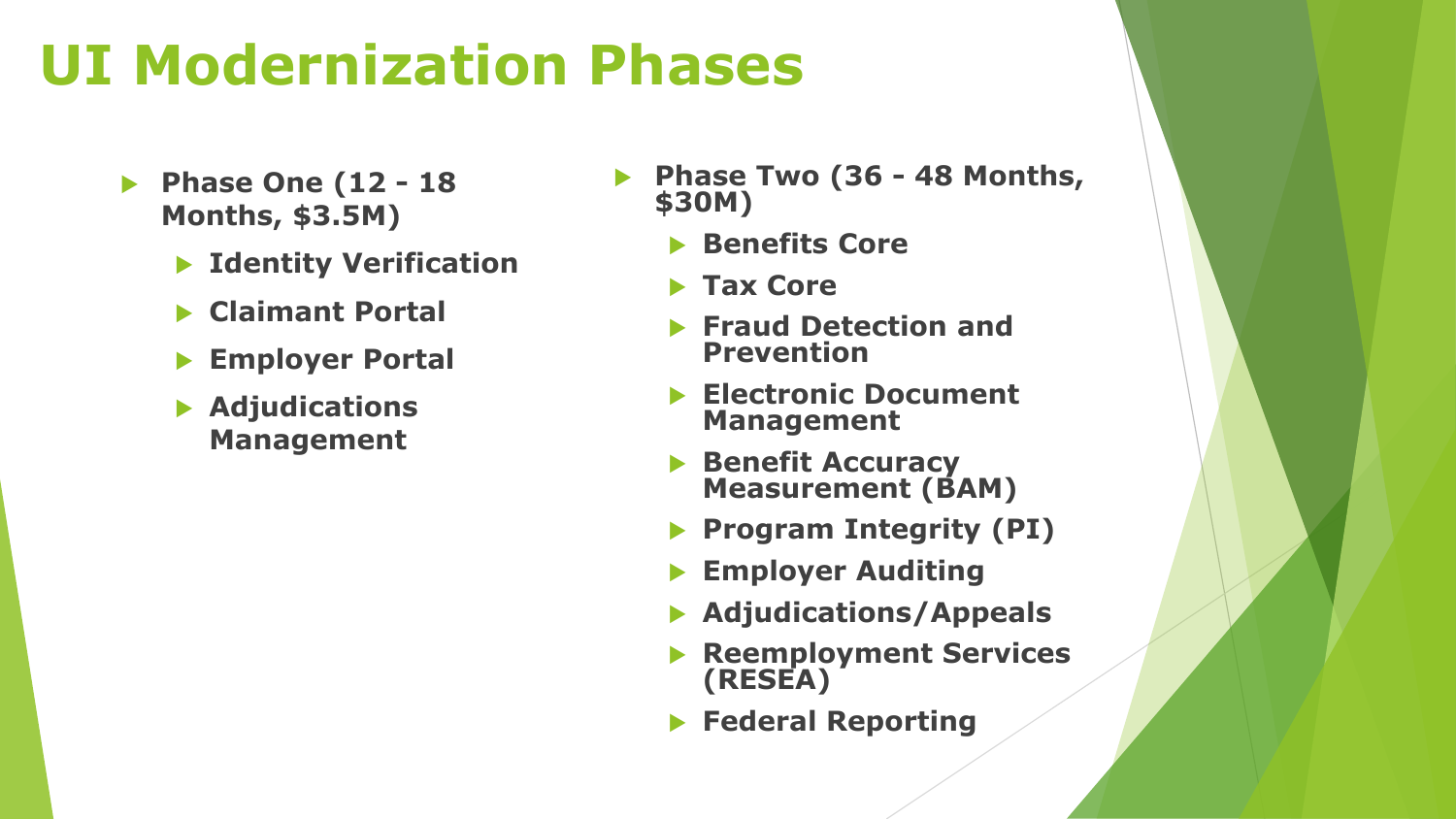### **Schedule and Cost Estimates**

- **Project is planned to be completed over 2 phases with Phase 1 lasting 12 to 18 months.**
- ▶ Total cost of modernization is estimated at \$33.5 Million with **Phase 1 estimated at \$3.5M.**
- **Maintenance and Operations Costs post implementation – 20% or \$5M ~ \$6M per year.**
- **Project will consist of 2 procurements. 1 for the customer facing portion of the system and one for the mainframe replacement.**
- **Estimates are based on experience with developing and deploying PUA during the pandemic and the UI Modernization efforts of Connecticut. Connecticut estimates include actual implementation and operating costs.**
- **Connecticut's UI Modernization is almost complete with a scheduled go live of July 2022.**
- **It has taken them 5+ years and \$25M.**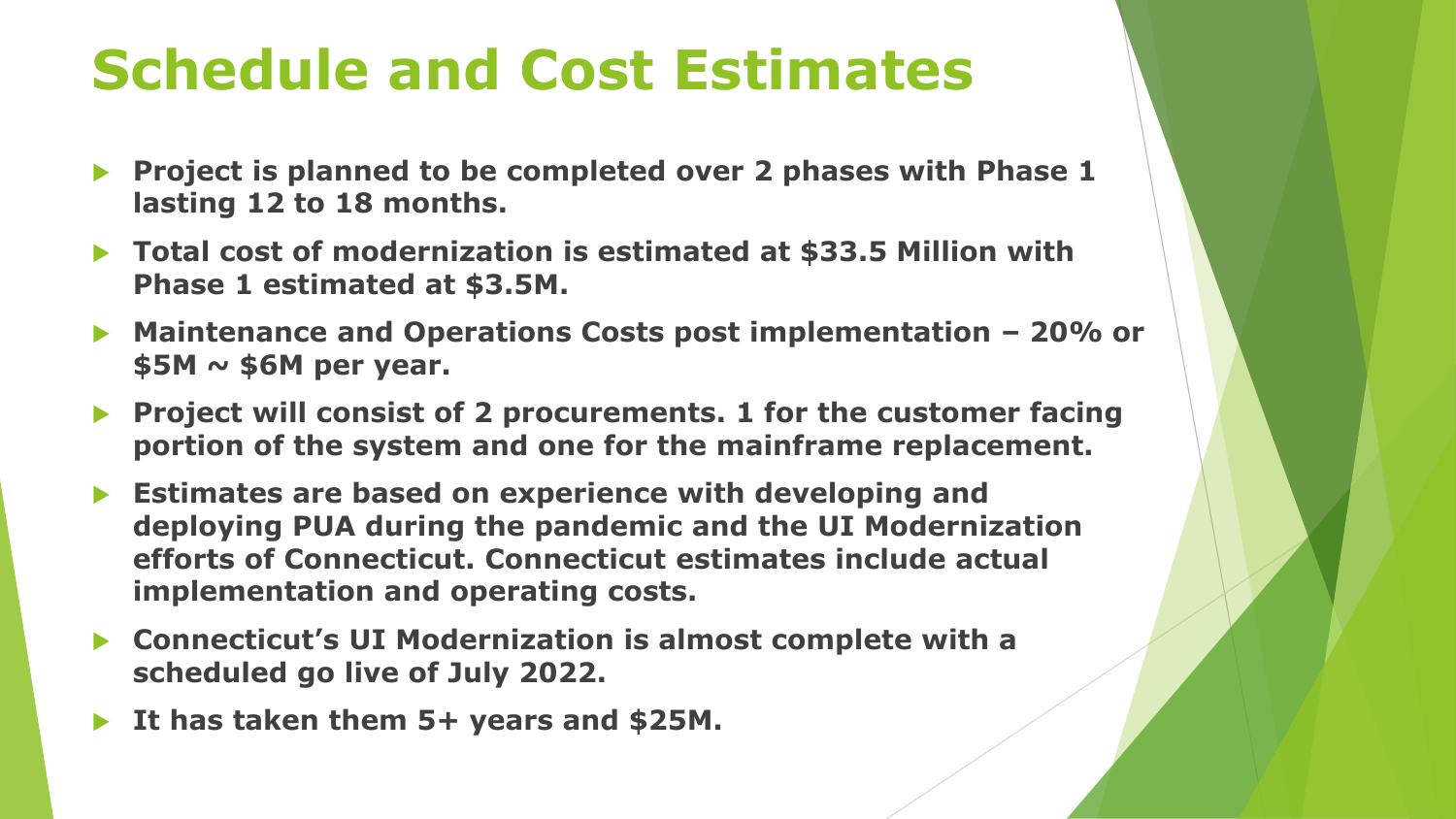## **UI Planned Architecture**